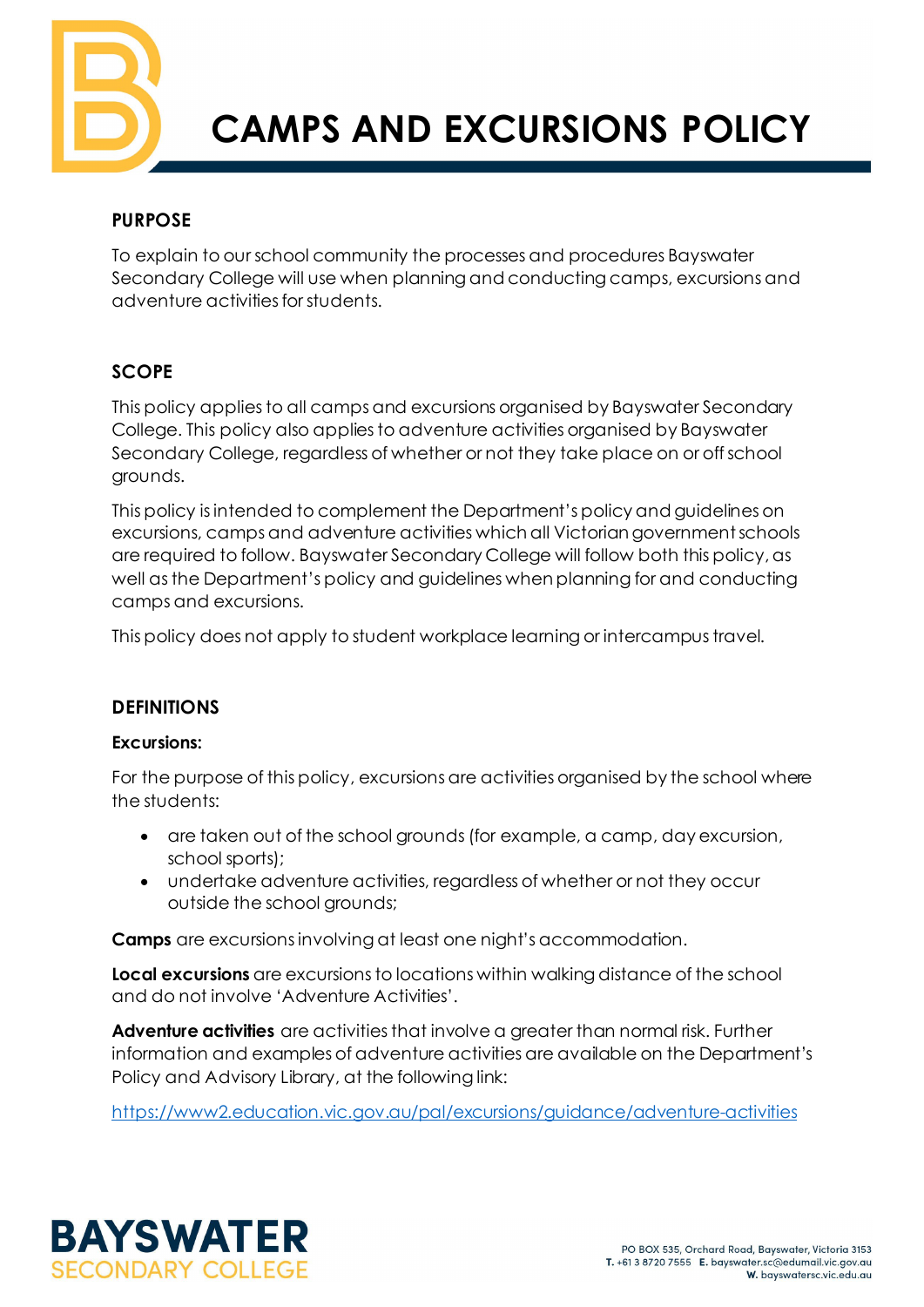Note: workplace learning activities (such as work experience)is not considered as a school excursion.

#### **POLICY**

Camps and excursions can provide a valuable educational experience for our students which are complementary to their learning, as they provide access to resources, environments and expertise that may not be available in the classroom.

For all camps and excursions, including adventure activities, our school will follow the Department's Policy and Advisory Library: **Excursions**.

## **PLANNING PROCESS FOR CAMPS AND EXCURSIONS**

All camps and excursions will comply with Department planning requirements.

Part of this planning process includes conducting risk assessments, to ensure that reasonable steps are taken to minimise the risks associated with each proposed camp or excursion. Bayswater Secondary College's risk assessment will include consideration of arrangements for supervision of students and consideration of the risk of bushfire activity in the excursion location. In the event of a Code Red Day being announced, excursions or camp activities in effected locations will be cancelled or rescheduled. Planning will also cover arrangements for cancelling, recalling or altering the camp or excursion for any other reason.

Bayswater Secondary College is committed to ensuring students with additional needs are provided with an inclusive camps and excursions program and will work with families during the planning stage, as needed, to support all students' attendance and participation in camp and excursion activities.

In cases where a camp or excursion involves a particular class or year level group, the Organising Teacher will ensure that there is an alternative educational program available and appropriate supervision for those students not attending the camp or excursion.

#### **SUPERVISION**

Bayswater Secondary College follows the Department's guidelines in relation to supervision of students during excursions and camps.

All excursion staff (including parent volunteers) will be familiar with supervision requirements and the specific procedures for dealing with emergencies on each camp and excursion.

All school staff will be aware that they retain overall responsibility for the supervision and care of students throughout all camps and excursions (including adventure activities), regardless of whether or not external providers are managing the activity.

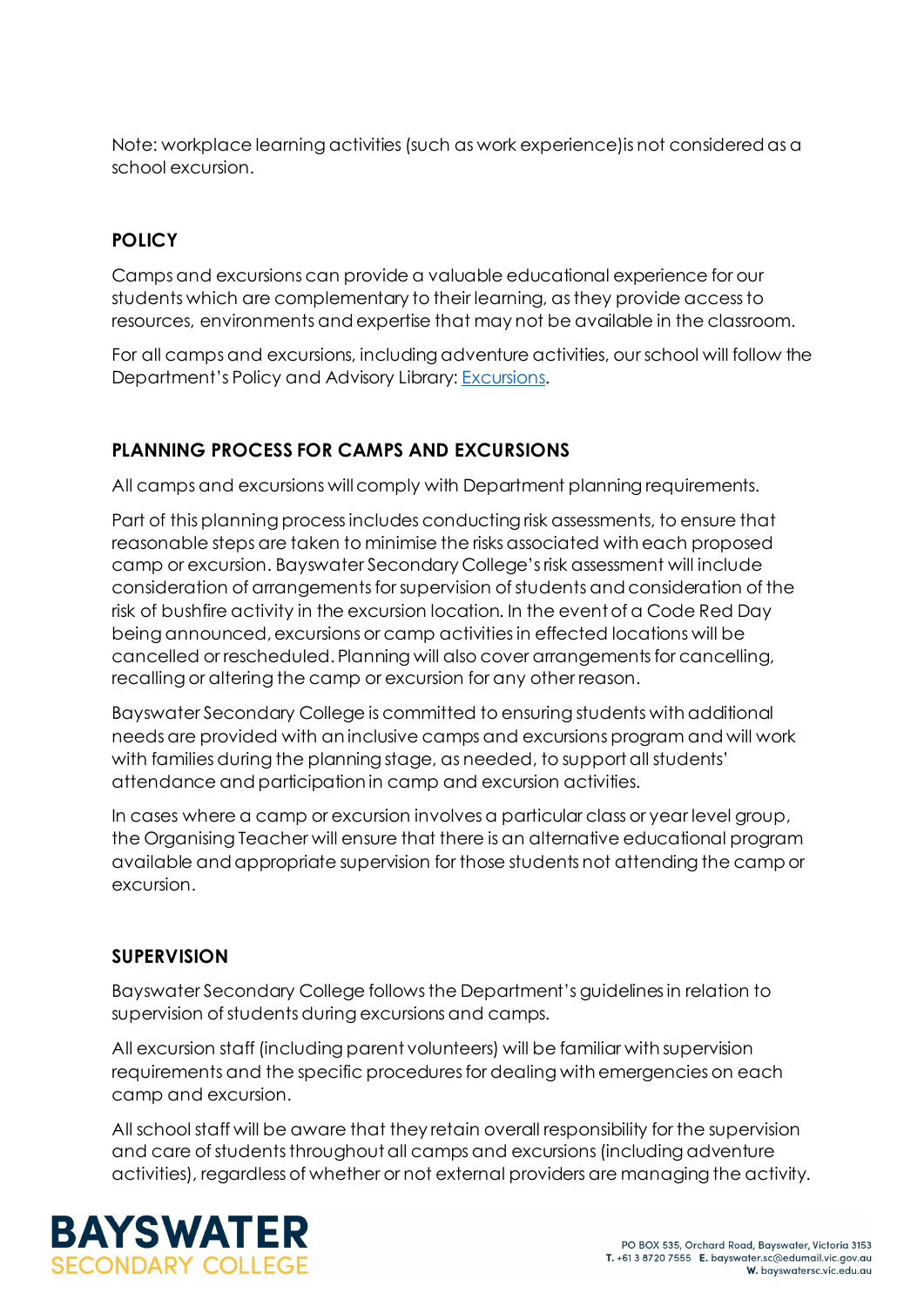#### **PARENT VOLUNTEERS**

Parents may be invited to assist with camps and excursions. School staff will notify parents/carers of any costs associated with attending. School staff are in charge of camps and excursions and parent/carer volunteers are expected to follow teachers' instructions. When deciding which parents/carers will attend, the Organising Teacher will take into account: any valuable skills the parents/carers have to offer (e.g. bus licence, first aid etc.) and the special needs of particular students.

## **VOLUNTEER AND EXTERNAL PROVIDER CHECKS**

EG: Bayswater Secondary College requires all parent or carer camp or excursion volunteers and all external providers working directly with our students to have a current Working with Children Check card.

## **PARENT/CARER CONSENT**

For all camps and excursions, other than local excursions, Bayswater Secondary College will provide parents/carers with a specific consent form outlining the details of the proposed activity. Bayswater Secondary College uses Compass to inform parents about camps and excursions and to seek their consent. Parents/carers are encouraged to contact the school to discuss any questions or concerns that they or their child may have with a proposed camp or excursion.

For local excursions, Bayswater Secondary College will provide parents and carers with an annual Local Excursions consent form at the start of each school year or upon enrolment if students enrol during the school year. Bayswater Secondary College will also provide advance notice to parents/carers of an upcoming local excursion through Compass. For local excursions that occur on a recurring basis (for example weekly outings to the local oval for sports lessons), Bayswater Secondary College will notify parents once only prior to the commencement of the recurring event.

# **COST OF CAMPS AND EXCURSIONS, REFUNDS AND SUPPORT**

The cost of all camps and excursions are to be paid by parents/carers unless alternative arrangements have been agreed to by the Principal prior to the excursion. All families will be given sufficient time to make payments for all activities. Consent forms will have clearly stated payment amounts and payment finalisation dates.

Students who have not finalised payment by the required date will not be allowed to attend unless the Principal determines exceptional circumstances apply.

Bayswater Secondary College will make all efforts to ensure that students are not excluded for financial reasons. Families experiencing financial difficulty are invited to discuss alternative payment arrangements with the Business Manager. The Business

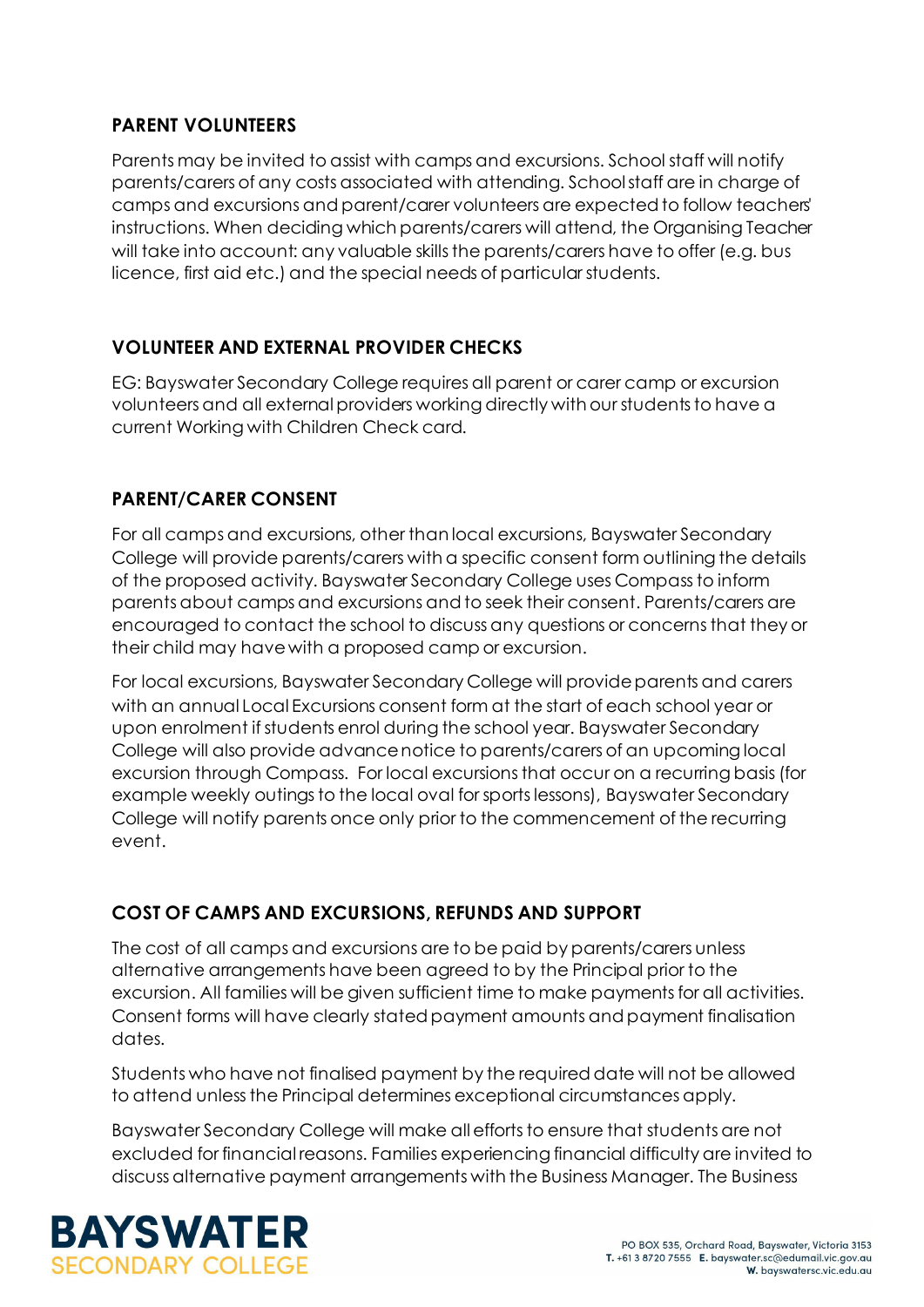Manager can also discuss family eligibility for the Department's Camps, Sports and Excursions Fund (CSEF), which provides payments for eligible students to attend school activities, including camps and excursions. Applications for the CSEF are open to families holding a valid means-tested concession card or temporary foster parents and are facilitated by the school. Further information about the CSEF and the application form are available a[t Camps, Sports and Excursions Fund](https://www2.education.vic.gov.au/pal/camps-sports-and-excursions-fund/policy).

If a camp or excursion is cancelled or altered by the school, or a student is no longer able to attend part or all of the camp or excursion, our school will consider requests for partial or full refunds of payments made by parents/carers on a case-by-case basis taking into account the individual circumstances. Generally we will not be able to refund payments made for costs that have already been paid where those funds have already been transferred or committed to a third party and no refund is available to the school. Where possible, we will provide information about refunds to parents/carers at the time of payment.

## **STUDENT HEALTH**

Parents and carers need to ensure the school has up-to-date student health information prior to camps and excursions. A member of staff will be appointed with responsibility for the health needs of the students for each camp/excursion. Teachers will administer any medication provided according to our Medication policy and the student's signed Medication Authority Form. To meet the school's obligations relating to safety, a first aid kit and mobile phone will be taken by teachers on all camps and excursions.

It is the responsibility of parents and carers to ensure their child/children are in good health when attending excursions and camps. If a student becomes ill during a camp and is not able to continue at camp it is the parent/carer's responsibility to collect them and cover any associated costs. If the Principal approves a student joining a camp late, transport to the camp is the parent/carer's responsibility.

#### **BEHAVIOUR EXPECTATIONS**

Students participating in camps and excursions are required to cooperate and display appropriate behaviour to ensure the camp or excursion is a safe, positive and educational experience for all students involved.

Parents/carers will be notified if their child is in danger of losing the privilege to participate in an excursion or camp due to behaviour that does not meet the standards of behaviour set out in the school's Student Wellbeing and Engagement Policy. The decision to exclude a student will be made by the Principal or Assistant Principal, in consultation with the Organising Teacher. Both the parent/carer and the student will be informed of this decision prior to the camp or excursion.

If on a camp or excursion the Teacher in Charge considers an individual student's behaviour does not meet required standards, then the Principal or their nominee may determine that a student should return home during the camp or excursion. In

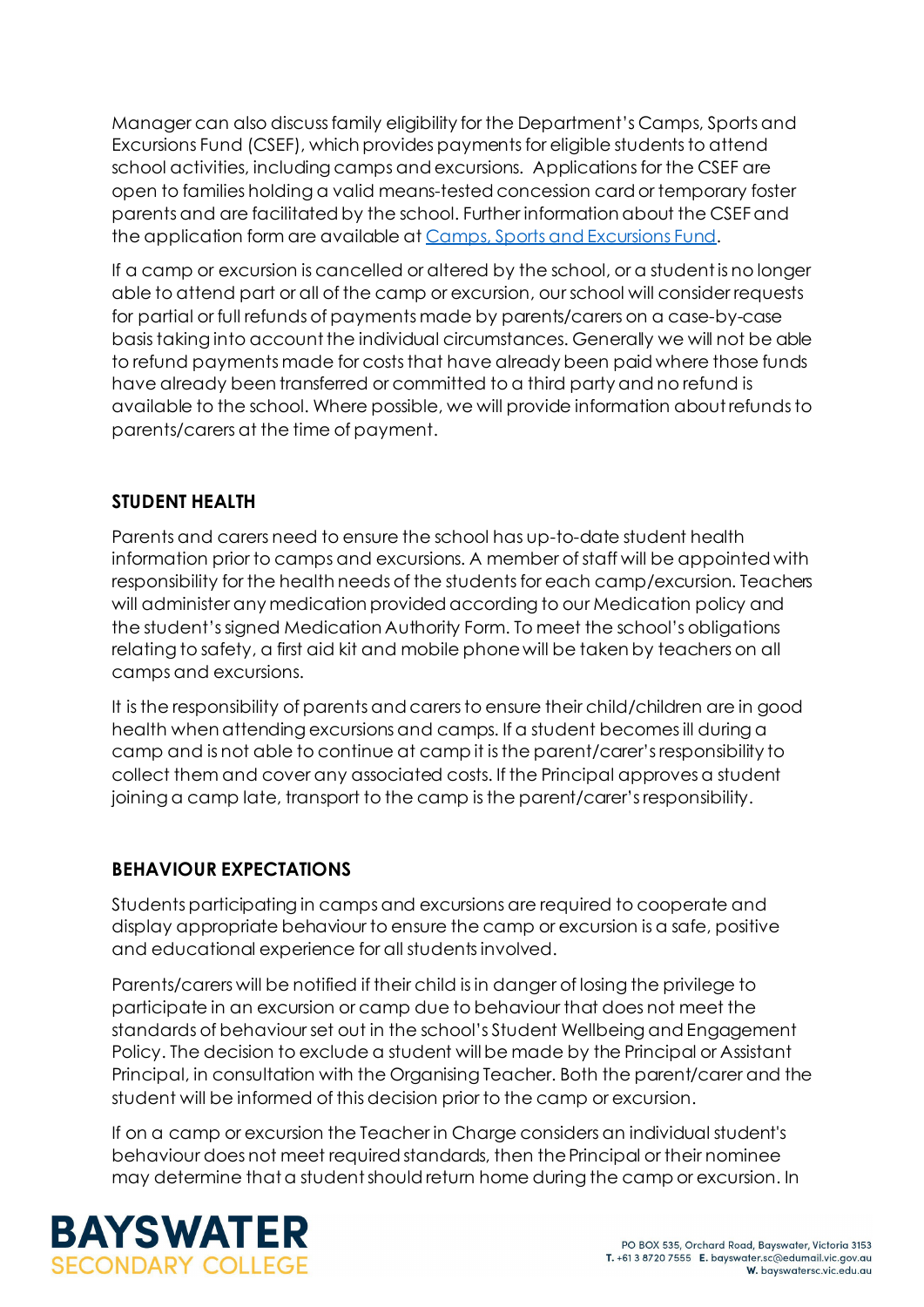these circumstances the parent/carer is responsible for the collection of the student and any costs associated with this.

Disciplinary measures apply to students on camps and excursions consistent with our school's Student Wellbeing and Engagement Policy, Student Code of Conduct and Bullying Prevention Policy.

#### **ELECTRONIC DEVICES**

Students will be permitted to bring electronic devices (such as iPads, iPods, mobile phones) but these may only be used during times set by the Teacher in Charge. Students are responsible for the care of any personal electronic device brought to a camp or excursions and the school will not be responsible for lost or damaged devices.

#### **FOOD**

Students are not permitted to bring their own supply of food items to camps and excursions unless the item is medically indicated and discussed with the Organising Teacher, or included as an item on the clothing and equipment list for that camp or excursion.

#### **ACCIDENT AND AMBULANCE COVER**

Any costs associated with student injury rest with parents/carers unless the Department is liable in negligence (liability is not automatic).

Unless otherwise indicated, Bayswater Secondary College and the Department do not provide student accident or ambulance cover. Parents/carers may wish to obtain student accident insurance cover and/or ambulance cover, depending on their health insurance arrangements and any other personal considerations

#### **COMMUNICATION**

- Included in staff induction processes and staff training
- Available publicly on our school's website
- Published for families on Compass
- Discussed at staff briefings/meetings as required
- Included in transition and enrolment packs
- Discussed at parent information nights/sessions
- Hard copy available from school administration upon request